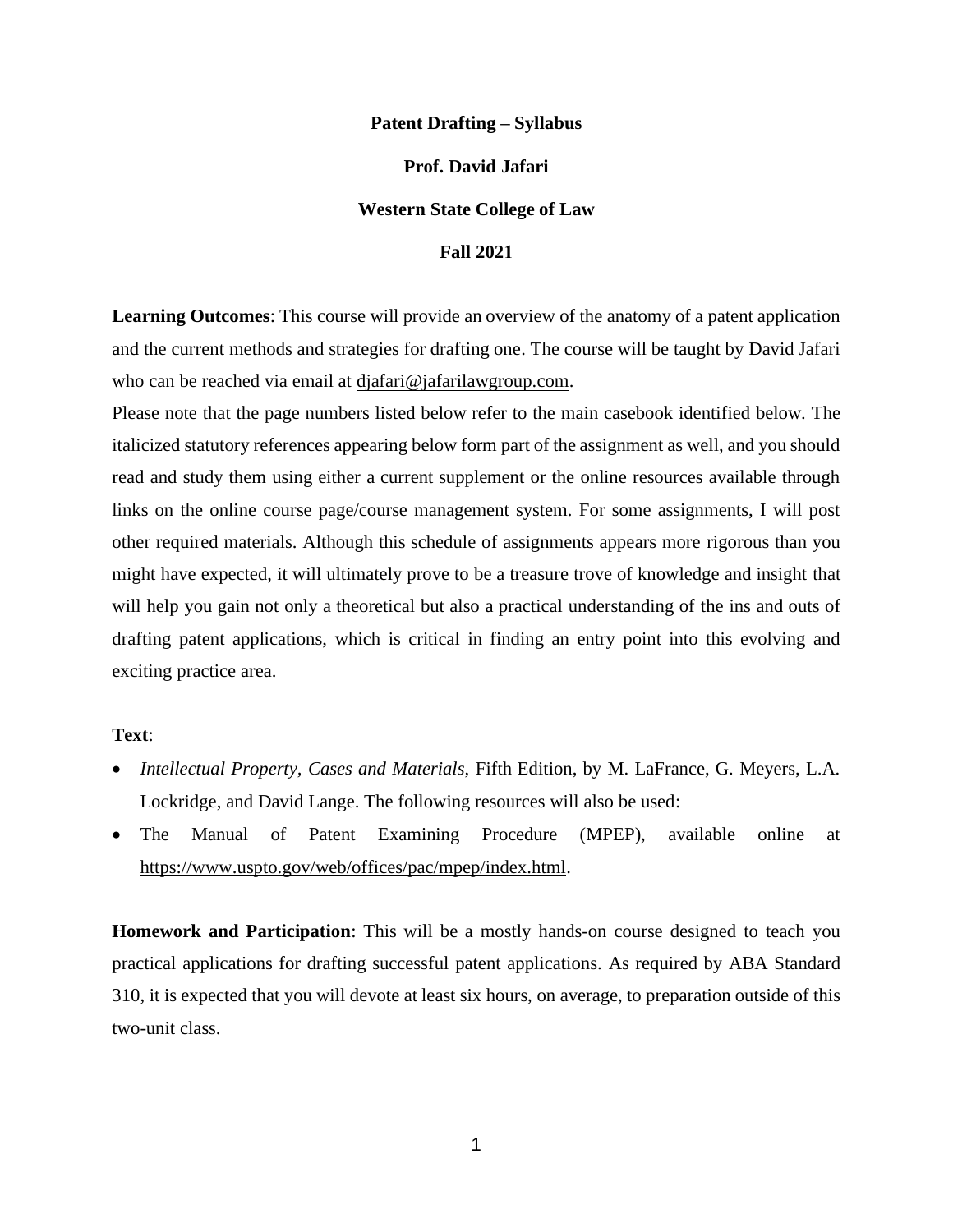**Grading and Final Exam**: Grading for the course will be based on in-class participation (25%) and a patent-drafting project (75%).

| A. Patent Protection for Inventions                                    |                 | $( \text{Week } 1 )$ |
|------------------------------------------------------------------------|-----------------|----------------------|
| 1. Introduction-28 U.S.C. §§ 1295 & 1338                               |                 |                      |
| 2. Patentable Subject Matter-35 U.S.C. §§ 100, 101, 161 & 171          |                 |                      |
| a. Utility Patents                                                     |                 |                      |
| Products<br>i.                                                         | pp. $395 - 412$ |                      |
| ii.<br>Processes                                                       | pp. 436-41      |                      |
| iii.<br><b>Utility Requirement</b>                                     | pp. 444-50      |                      |
| b. Design Patents                                                      | pp. 453-62      |                      |
| 3. Novelty Requirement—§ 102 (both pre- and post-AIA)                  |                 | (Week $2$ )          |
| a. Overview and Basic Structure                                        | pp. 465-472     |                      |
| b. Section 102 Public Prior Art                                        | pp. 472-82      |                      |
| i. "Known or Used" or in "Public Use"                                  |                 |                      |
| ii. "Described in a Printed Publication" pp. $482-501$ (Week 3)        |                 |                      |
| iii. "On Sale"                                                         |                 |                      |
| iv. Patented                                                           |                 |                      |
|                                                                        |                 |                      |
| c. First to File— <i>post-AIA</i> § $102$                              | pp. $501-03$    |                      |
| d. Other Obstacles and Issues in § 102— <i>pre-AIA</i> § $102(e)$ -(f) |                 |                      |
| e. Novelty of Design Patents<br>brief class discussion                 |                 |                      |
| 4. Nonobviousness Requirement-§ 103                                    | pp. 520-46      | $( \text{Week } 4 )$ |
| 5. The Written Specification § 112                                     | pp. 548-54      |                      |
|                                                                        |                 |                      |
| B. Inventorship, Ownership and Prosecution                             |                 | $( \text{Week } 5 )$ |
| 1. Inventorship and Ownership<br>a. Nature of Inventorship - § 116     | pp. 555-700     |                      |
| b. Rights of Joint Owners - $\S$ § 261-62                              |                 |                      |
| c. Invention by Employees                                              |                 |                      |
| 2. Processes for Obtaining a Patent                                    | pp. 577-88      | (Week $6$ )          |
| 3. Patent Term $-$ § 154(a)                                            |                 |                      |
| C. Patent Infringement                                                 |                 |                      |
| 1. Literal Infringement § $27(a) - (c)$                                | pp. 589-609     | $( \text{Week } 7 )$ |
| 2. Infringement by Equivalents                                         |                 |                      |
| 3. Infringing Activities                                               | pp. 621-35      | $( \text{Week } 8)$  |
| a. Direct Infringement                                                 |                 |                      |
| b. Contributing or Inducing Infringement § $271(b)-(c)$                |                 |                      |
| c. Cross-Border Infringement § $271(f)-(g)$                            | pp. 637, 645-48 |                      |
| 4. Infringement of Design Patents<br>brief class discussion            |                 |                      |
| D. Defenses & Remedies                                                 |                 |                      |
| 1. Defenses                                                            |                 |                      |
| a. Invalidity $\S 282(a)-(b)$                                          | pp. 658-60      | (Week 9)             |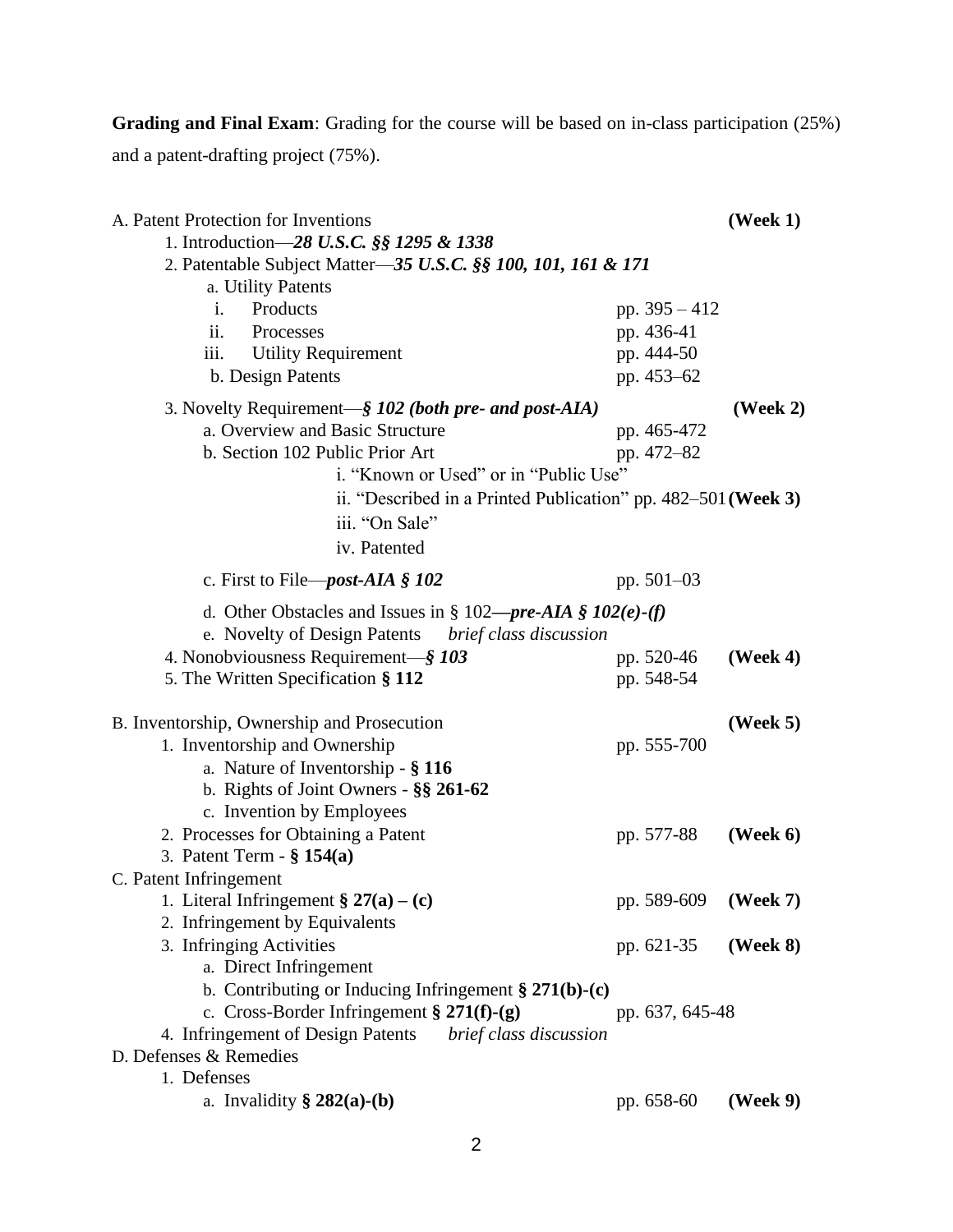| b. Exhaustion                                       | pp. 660-78  |                       |
|-----------------------------------------------------|-------------|-----------------------|
| c. Good Faith Prior Use § 273                       | pp. 679-82  |                       |
| d. Estoppel and Laches                              |             |                       |
| 2. Infringement Adjudication 28 U.S.C. § 1400(b)    | pp. 684-91  | (Week $10$ )          |
| 3. Remedies                                         |             |                       |
| a. Injunctions - $\S 283$                           | pp. 692-704 | $( \text{Week } 11 )$ |
| b. Monetary Relief - $\S$ § 284-86 & 287(a)         | pp. 705-09  |                       |
| Alice Corp v. CLS Bank International (573 U.S. 208) |             | (Week 12)             |
| <b>Course Review</b>                                |             | (Week 13)             |
| <b>Final Assignment Review</b>                      |             | (Week 14)             |
|                                                     |             |                       |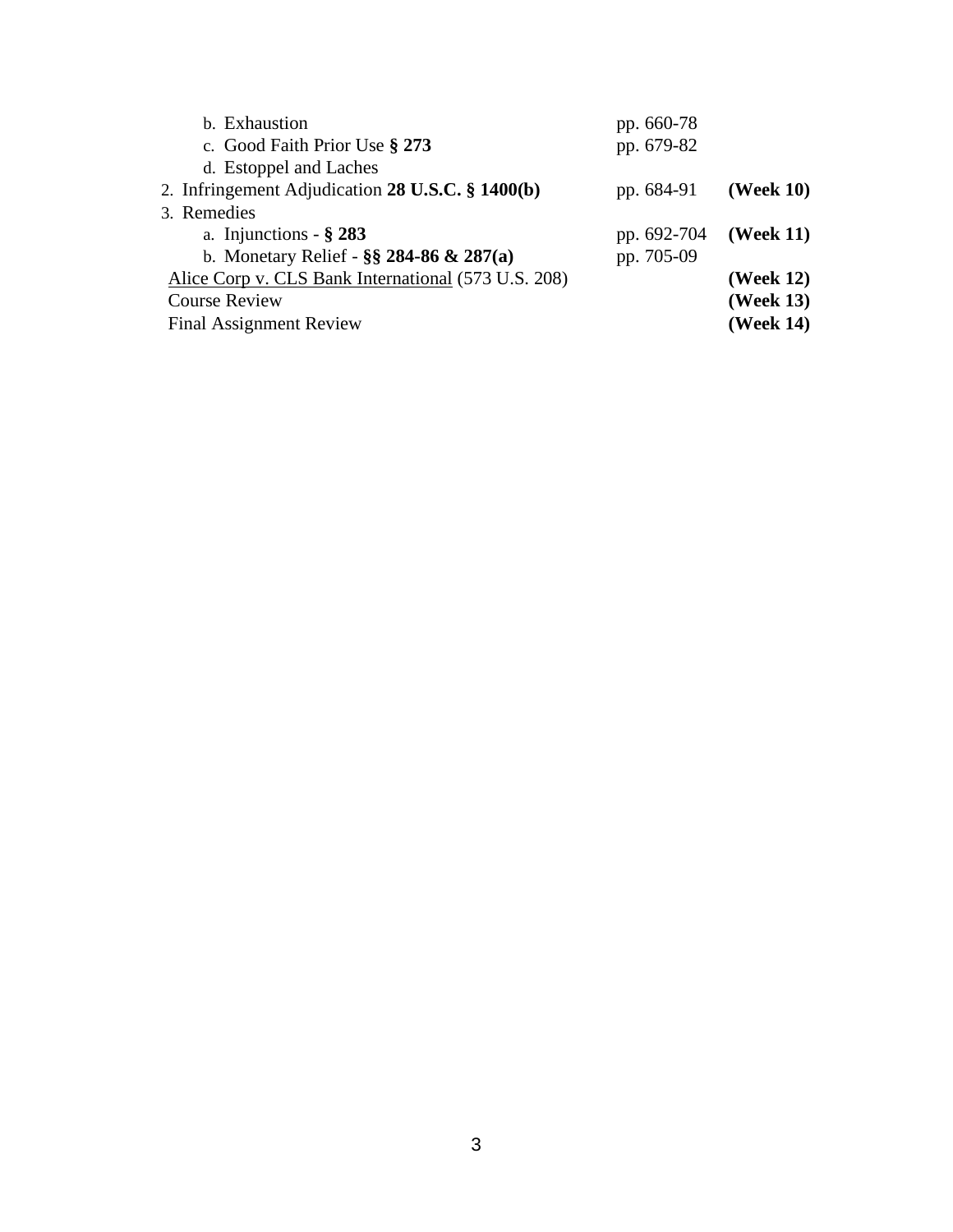## **DISABILITY SERVICES STATEMENT:**

Western State College of Law provides accommodations to qualified students with disabilities. The **Disabilities** Services Office assists qualified students with disabilities in acquiring reasonable and appropriate accommodations and in supporting equal access to services, programs, and activities at Western State College of Law.

To seek reasonable accommodations, a student must contact Senior Assistant Dean Donna Espinoza, Student Services Director and Disabilities Services Coordinator, whose office is in the Students Services suite #111. Dean Espinoza's phone number and email address are: (714) 459-1117; [despinoza@wsulaw.edu.](mailto:despinoza@wsulaw.edu) When seeking accommodations, a student should notify Dean Espinoza of her or his specific limitations and, if known, her or his specific requested accommodations. Students who seek accommodations will be asked to supply medical documentation of the need for accommodation. Classroom accommodations are not retroactive but are effective only upon the student sharing approved accommodations with the instructor or professor. Therefore, students are encouraged to request accommodations as early as feasible with Dean Espinoza to allow for time to gather necessary documentation. If you have a concern or complaint in this regard, please notify Dean Espinoza; or please notify Dean Allen Easley at **aeasley@wsulaw.edu** or (714) 459-1168. Complaints will be handled in accordance with the College of Law's "Policy against Discrimination and Harassment."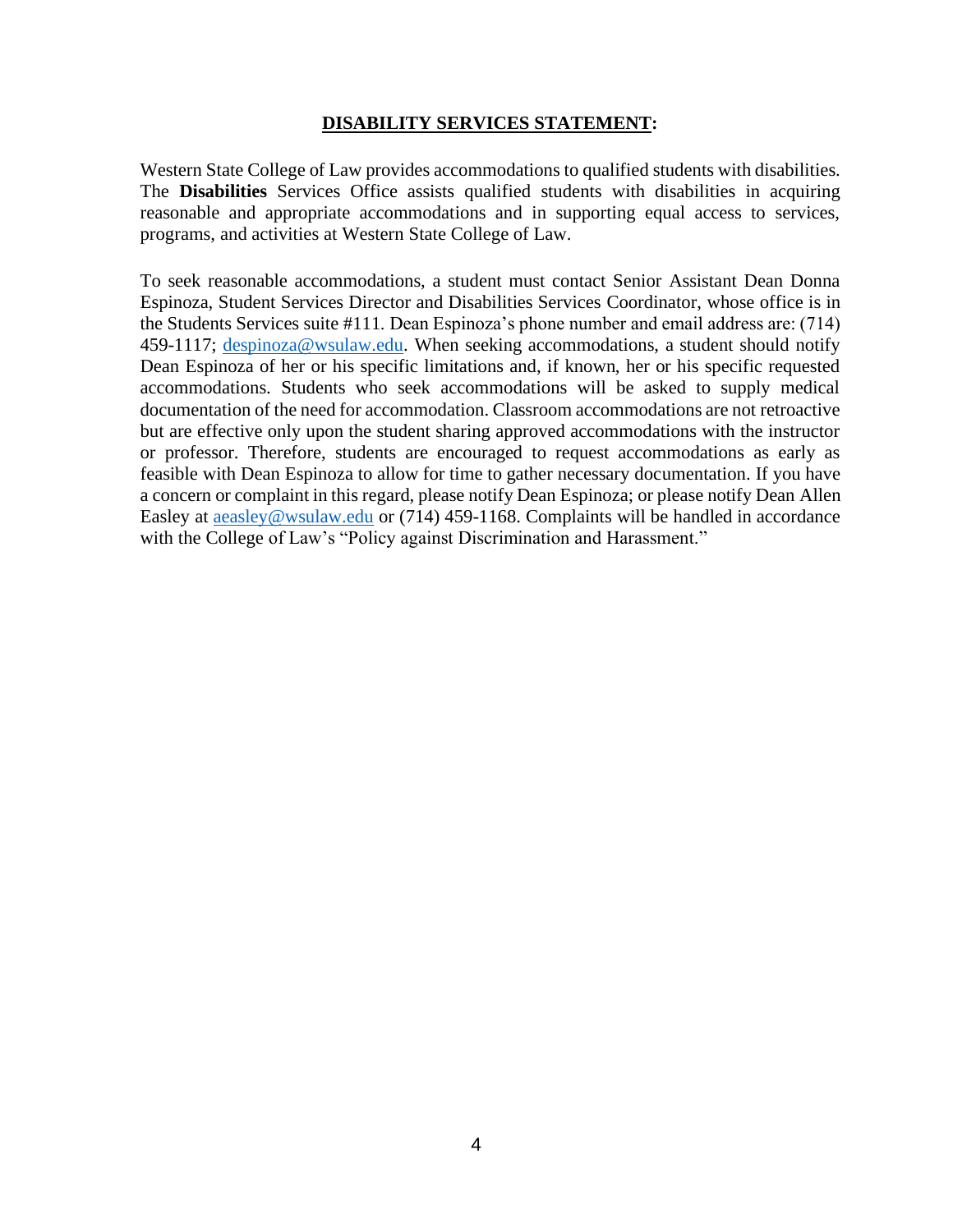## **Western State College of Law – Programmatic Learning Outcomes**

**Western State College of Law's curriculum is designed so that every student achieves a level of competency prior to graduation in each of the eight Programmatic Learning Outcomes listed below:**

## **(1) Doctrinal Knowledge**

Students will demonstrate knowledge of substantive and procedural law in the core curriculum subjects, including Contracts, Criminal Law, Criminal Procedure, Torts, Real Property, Business Association, Evidence, Civil Procedures, Constitutional Law, Estates, Community Property, Remedies, and Professional Responsibility.

# **(2) Practice Skills**

Students will demonstrate the development of other law practice skills. Each student's chosen outcomes within this category will be varied based on the student's particular interests, coursework, and work experiences. They may include, but are not limited to, the following topics: oral presentation and advocacy; interviewing; counseling; client service and business development; negotiations, mediation, arbitration, or other alternate dispute resolution methods; advanced legal research and writing (excluding purely academic papers and the first four units earned in introductory first-year legal research and writing class); applied legal writing such as drafting contracts, pleadings, other legal instruments; law practice management or the use of technology in law practice; cultural competency; collaboration or project management; financial analysis, such as accounting, budgeting project management, and valuation; cost benefit analysis in administrative agencies; use of technology, data analyses, or predictive coding; business strategy and behavior; pre-trial preparation, fact investigation, such as discovery, e-discovery, motion practice, assessing evidence, or utilizing experts; trial practice; professional civility and applied ethics; a law clinic that includes a classroom component; or a legal externship that includes a classroom component.

## **(3) Legal Analysis**

Students will demonstrate the ability to identify the factual and legal issues implicated by a fact pattern and to appropriately use cases (including identifying the salient features of an appropriate precedent case, identifying legally significant similarities or differences between the precedent case and a fact pattern and explaining why those are legally significant) and rules (including the ability to connect legally significant facts in a fact pattern to the rule) to predict how a court would decide the issue. Students will also demonstrate the ability to identify and evaluate the public policies of a precedent case or rule and be able to evaluate how public policy can impact the application of a rule to the legal issue.

## **(4) Legal Research**

Students will demonstrate the ability to locate relevant legal authority using a variety of book and electronic resources, and to properly cite to such legal authority.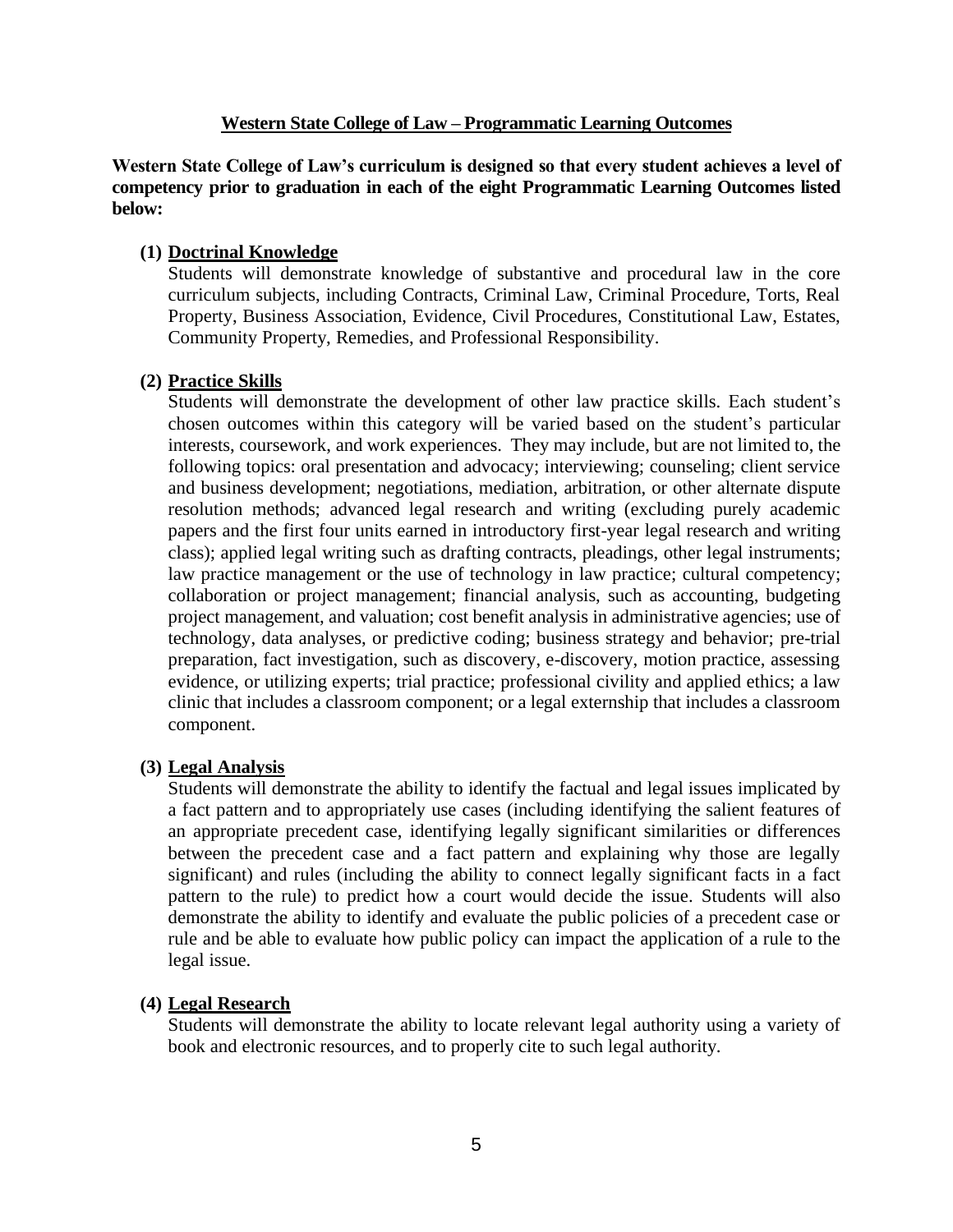## **(5) Communication**

Students will demonstrate the ability to communicate both orally and in writing in a manner appropriate to a particular task to effectively convey the author or speaker's ideas. This includes audience sensitivity in written and oral communication (the ability to adopt a tone, style and level of detail appropriate to the needs, knowledge and expertise of the audience); and written communication basic proficiency (the ability to use the conventions of grammar, spelling, punctuation, diction and usage appropriate to the task and sufficient to convey effectively the author's ideas).

## **(6) Advocacy of Legal Argument**

Students will demonstrate the ability, in both oral and written formats, to evaluate the legal, economic, and social strengths and weaknesses of a case and use case and statutory authority as well as public policy to persuade others. Making policy-based arguments includes the ability to identify and evaluate the public policies of a precedent case or rule and their implications, and be able to assert such appropriate arguments to support a particular application or distinction of a precedent case to a legal controversy or a particular resolution of the application of a rule to the legal controversy.

## **(7) Client Sensitivity and Cultural Competency**

Students will demonstrate an awareness of clients' needs and goals, including a sensitivity to clients' background and circumstances (including, but not limited to, socio-economic, gender, race, ethnicity, educational, disability and/or religious background(s)), the ability to make decisions that reflect an appropriate focus on those needs and goals, and awareness that cultural issues may affect the relevance of facts and application of the law.

#### **(8) Legal Ethics**

Students will demonstrate the ability to identify ethical issues in law practice contexts and make appropriate decisions to resolve such issues.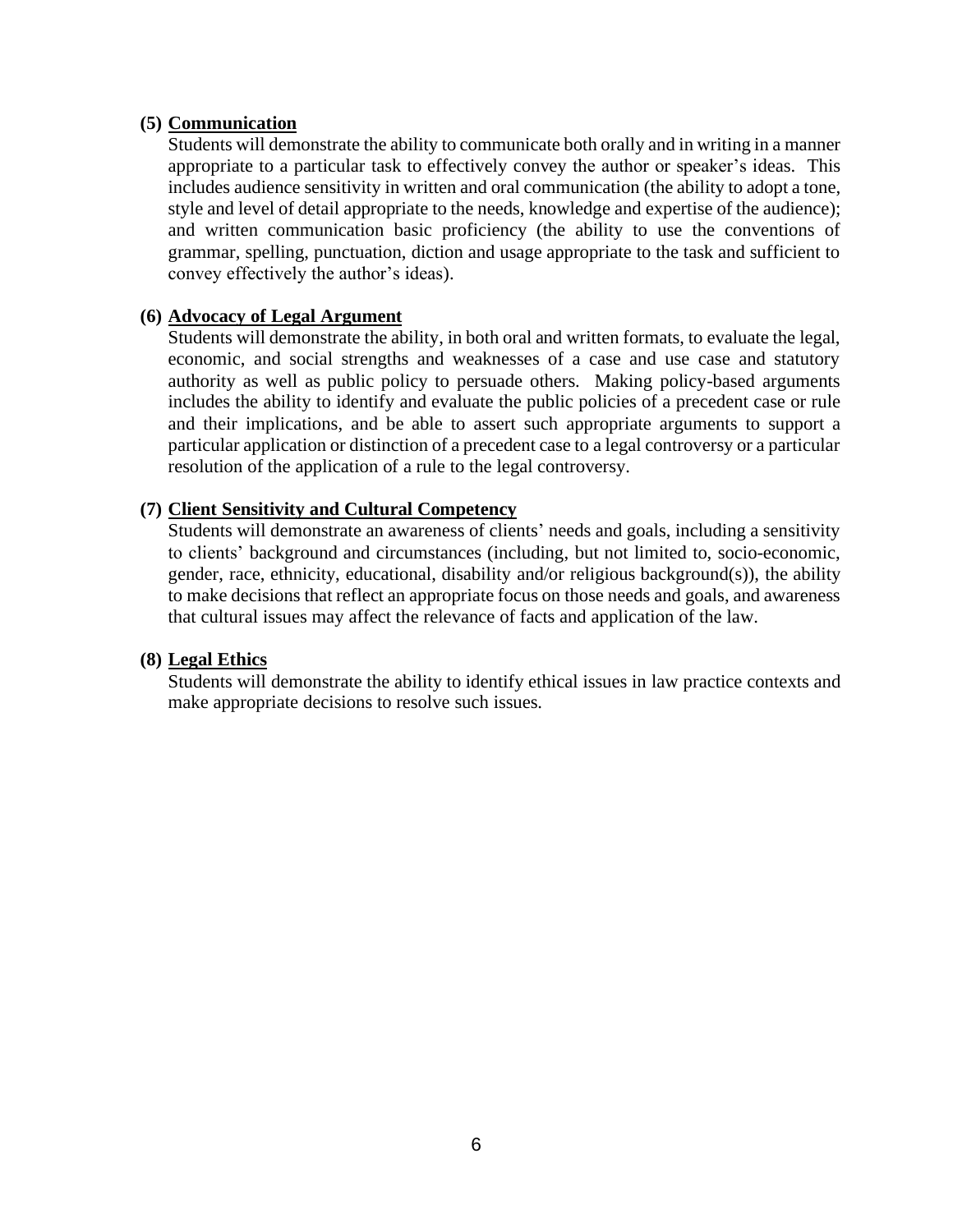# **Requirements for Students in Zoom Sessions:**

- Find a dedicated quiet space to attend Zoom sessions, to minimize the chances that you will be disrupted during the session.
- Arrive to class early and dressed as you would to attend an in-person class.
- Your camera must be turned on for the duration of the class. If desired, you can use the background settings in Zoom to create an artificial background that blocks the view of your space while still allowing you to be seen on camera.
- Come prepared, as you would for an in-person class. Participation in Zoom classes is as important as it is during an in-person class session.
- Do not multitask stay focused on the class discussion do not wander in and out of the Zoom session.
- If you have to miss a Zoom session, or arrive late or leave early, notify the professor in advance, as you would for an in-person class.
- If you have connectivity issues, whether it be long-term or short-term, that impact your ability to participate (e.g., if you are limited to dial-in without video), notify your professor so other accommodations can be explored.
- Do not post screenshots or recordings of any Zoom classes on social media. Such actions would constitute a violation of the Student Honor Code. If you need access to a recording of the Zoom session, please contact your professor.
- Sign into Zoom with the name under which you are registered for class. If you prefer to be called by a different name or nickname, please notify your professor in advance so you are mot marked absent.
- Unless your professor instructs you otherwise, mute your microphone when you are not speaking. Unmute to speak or to ask or answer questions.
- Zoom classes are not YouTube or Netflix. You should be actively engaged in answering questions, taking notes, writing down questions you wish to ask later during class or during office hours, etc. This will not only help you stay engaged and participating in class, it will also help your learning in the online format.
- If you are using your computer to take notes and/or using an e-casebook, remember that you may not be able to easily switch between those apps and the Zoom session. This could undermine your ability to pay attention to the class discussion. Figure out how you will resolve that technological issue before your first class session and consider possible modifications to your normal note taking style (e.g., handwritten notes) or using a twoscreen set-up.